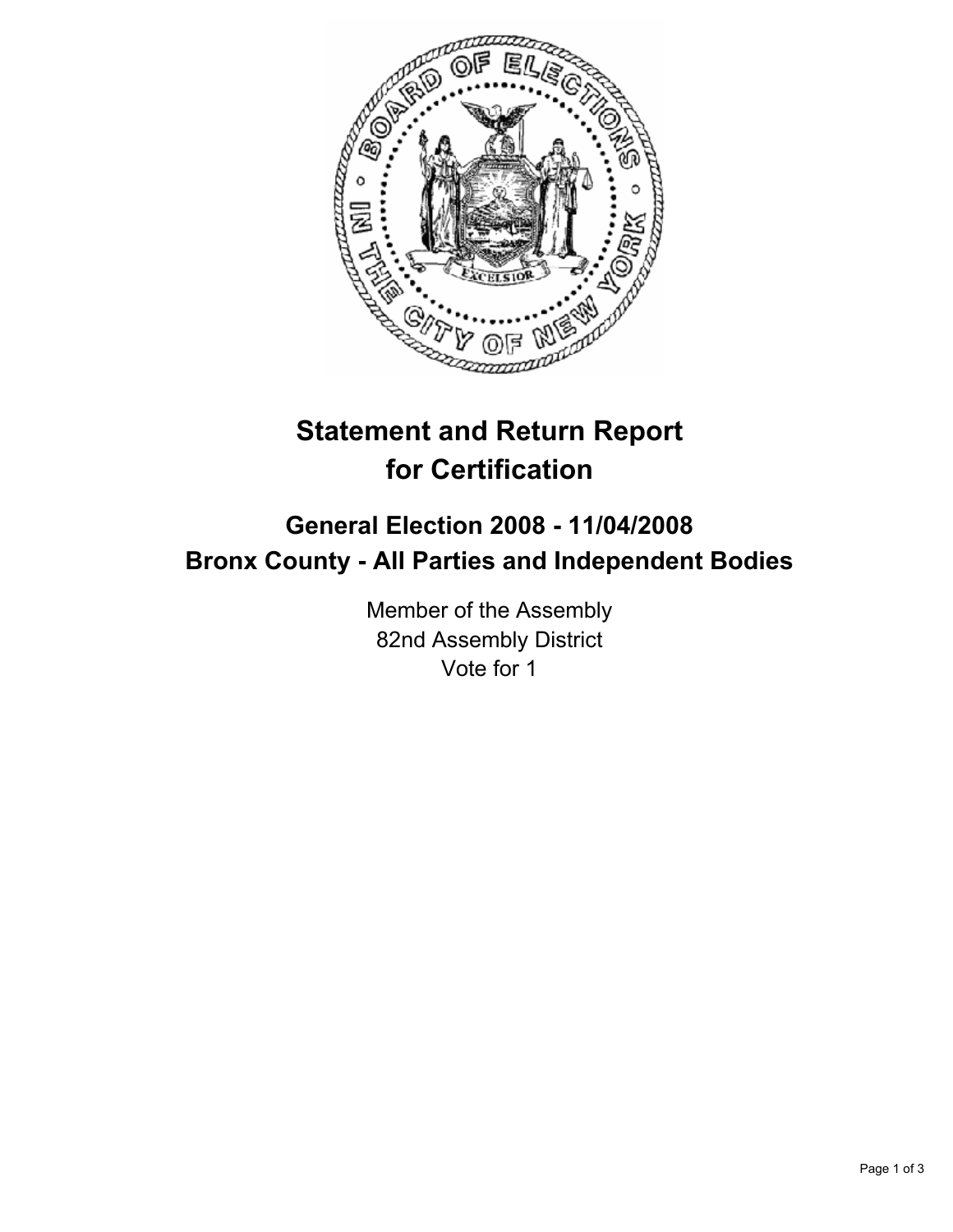

### **Assembly District 82**

| PUBLIC COUNTER                         | 41,822 |
|----------------------------------------|--------|
| <b>EMERGENCY</b>                       | 435    |
| ABSENTEE/MILITARY                      | 1,289  |
| AFFIDAVIT                              | 1,489  |
| <b>Total Ballots</b>                   | 45,180 |
| MICHAEL R BENEDETTO (DEMOCRATIC)       | 28,402 |
| RAYMOND CAPONE (REPUBLICAN)            | 5,368  |
| RAYMOND CAPONE (CONSERVATIVE)          | 724    |
| MICHAEL R BENEDETTO (WORKING FAMILIES) | 1,217  |
| ALLISON OLDAK (WRITE-IN)               |        |
| <b>Total Votes</b>                     | 35,712 |
| Unrecorded                             | 9.468  |
|                                        |        |